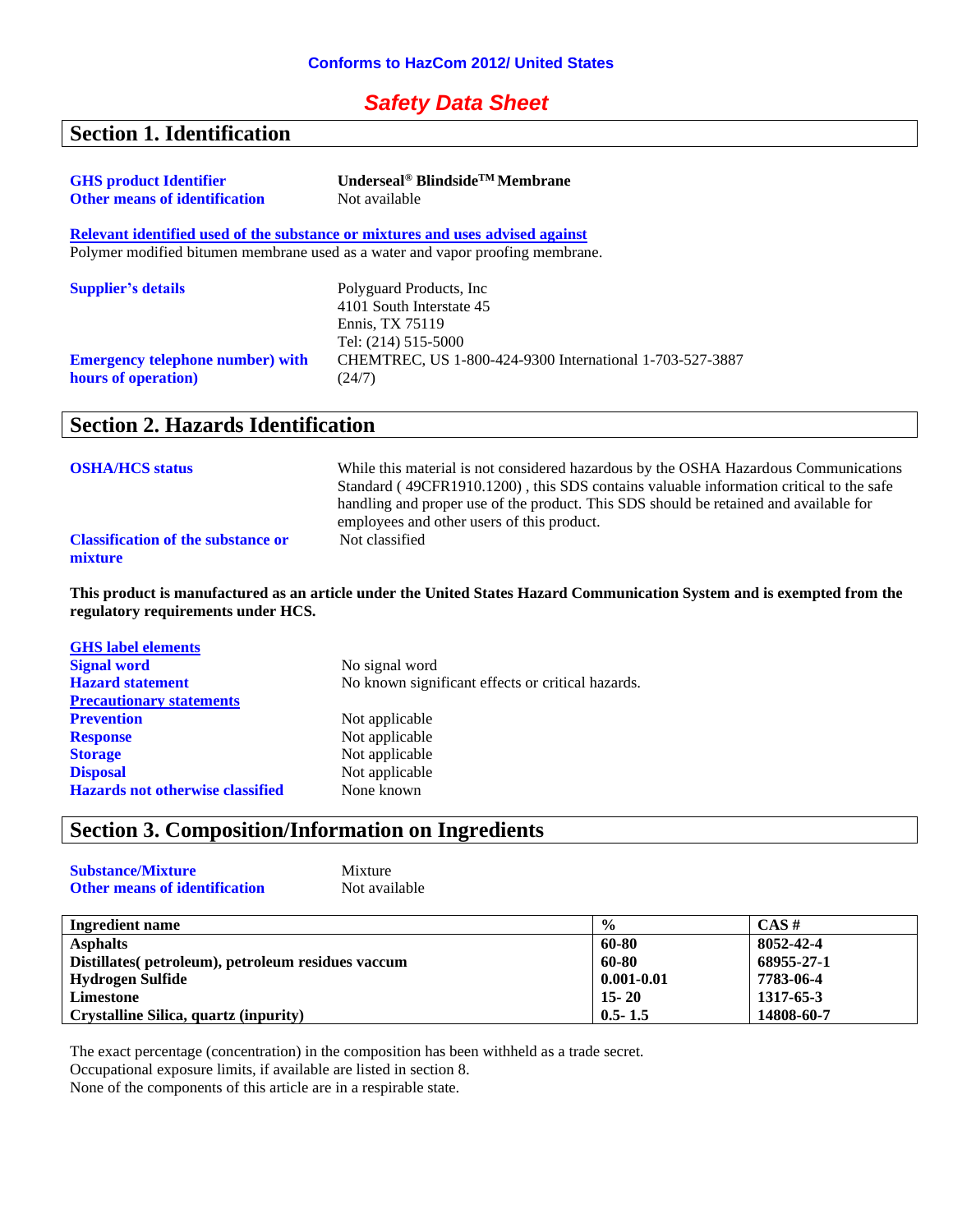# **Section 4. First Aid Measures**

| <b>Description of necessary first aid</b>          |                                                                                                                                                                                        |
|----------------------------------------------------|----------------------------------------------------------------------------------------------------------------------------------------------------------------------------------------|
| measures.                                          |                                                                                                                                                                                        |
| <b>Eye contact</b>                                 | Immediately flush eyes with plenty of water, occasionally lifting the upper and lower<br>eyelids. Check for and remove any contact lenses. Get medical attention if symptoms<br>occur. |
| <b>Inhalation</b>                                  | Because of the nature of this product, inhalation is not a route of exposure.                                                                                                          |
| <b>Skin contact</b>                                | Material is in a solid form. If skin contact, wash area with soap and water. Get medical                                                                                               |
|                                                    | attention if skin irritation occurs.                                                                                                                                                   |
| <b>Ingestion</b>                                   | Ingestion is not a route of exposure.                                                                                                                                                  |
| Most important symptoms/effects, acute and delayed |                                                                                                                                                                                        |
| <b>Potential acute health effects</b>              |                                                                                                                                                                                        |
| <b>Eye contact</b>                                 | No known significant effects or critical hazards                                                                                                                                       |
| <b>Inhalation</b>                                  | No known significant effects or critical hazards                                                                                                                                       |
| <b>Skin contact</b>                                | No known significant effects or critical hazards                                                                                                                                       |
| <b>Ingestion</b>                                   | No known significant effects or critical hazards                                                                                                                                       |
| <b>Over-exposure signs/symptoms</b>                |                                                                                                                                                                                        |
| <b>Eye contact</b>                                 | No known significant effects or critical hazards                                                                                                                                       |
| <b>Inhalation</b>                                  | No known significant effects or critical hazards                                                                                                                                       |
| <b>Skin contact</b>                                | No known significant effects or critical hazards                                                                                                                                       |
| <b>Ingestion</b>                                   | No known significant effects or critical hazards                                                                                                                                       |
|                                                    | Indication of immediate medical attention and special treatment needed, if necessary.                                                                                                  |
| <b>Notes to physician:</b>                         | Treat symptomatically.                                                                                                                                                                 |
| <b>Specific treatments</b>                         | No specific treatment                                                                                                                                                                  |
| <b>Protection of first-aiders</b>                  | No action shall be taken involving any personal risk or without suitable training.                                                                                                     |

# **Section 5. Fire-Fighting Measures**

| <b>Extinguishing media</b>                           |                                                                                                                                                                          |
|------------------------------------------------------|--------------------------------------------------------------------------------------------------------------------------------------------------------------------------|
| <b>Suitable extinguishing media</b>                  | Use an extinguishing agent suitable for the surrounding fire.                                                                                                            |
| <b>Unsuitable extinguishing media</b>                | None known                                                                                                                                                               |
| <b>Specific hazards arising from the</b><br>chemical | No specific fire or explosion hazard.                                                                                                                                    |
| <b>Hazardous thermal decomposition</b>               | Decomposition products may include the following materials:                                                                                                              |
| <b>products</b>                                      | Carbon Dioxide                                                                                                                                                           |
|                                                      | Carbon Monoxide                                                                                                                                                          |
|                                                      | Sulfur oxides                                                                                                                                                            |
|                                                      | Low MW hydrocarbons                                                                                                                                                      |
| <b>Special protective equipment</b>                  | Fire-fighters should wear appropriate protective equipment and self-contained breathing<br>apparatus (SCBA) with a full-face piece operated in a positive pressure mode. |
| <b>Special protective actions for fire</b>           | Promptly isolate the scene by removing all persons from the vicinity of the incident is there                                                                            |
| <b>fighters</b>                                      | is a fire. No action shall be taken involving any personal risks or without suitable training.                                                                           |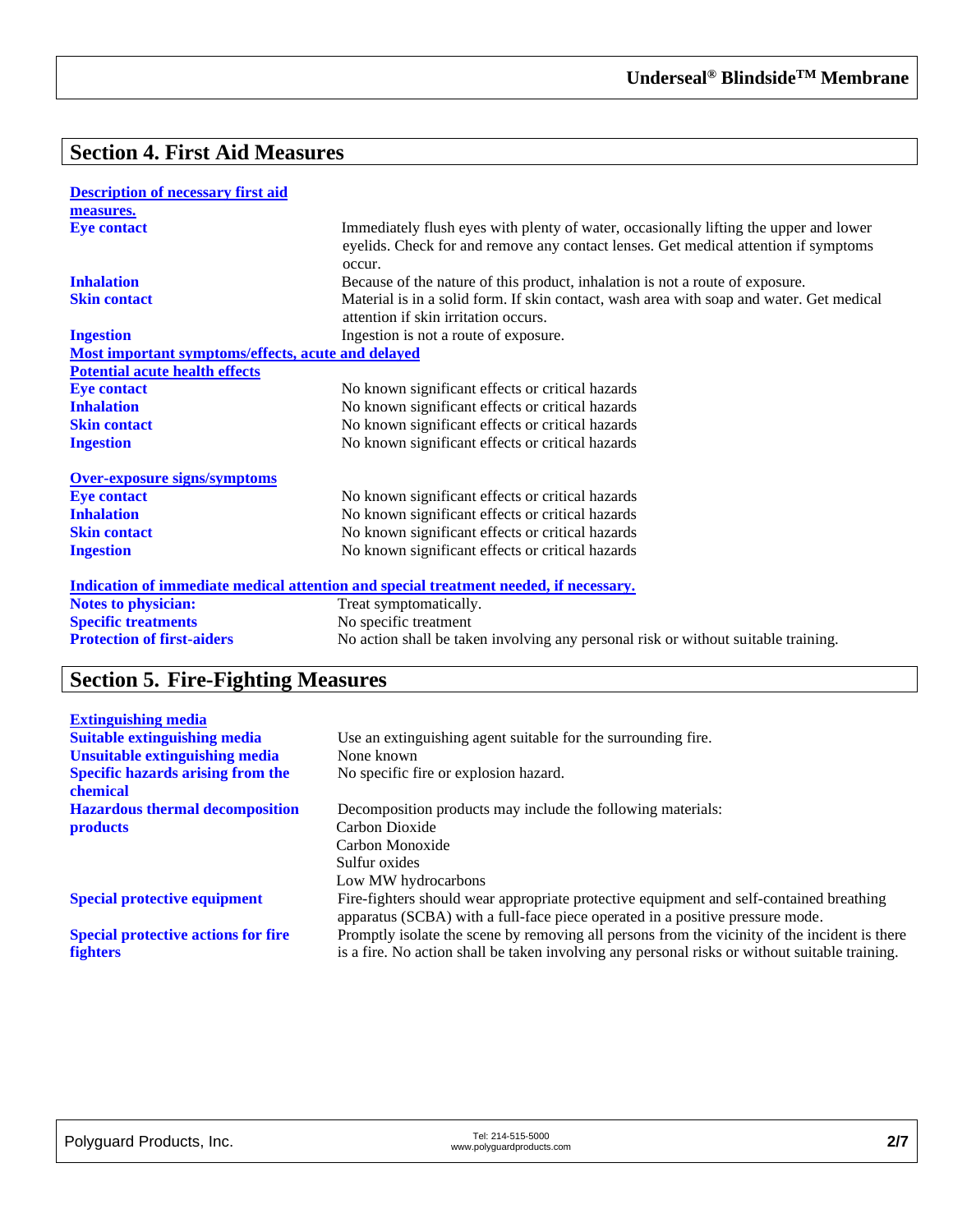# **Section 6. Accidental Release Measures**

|                                                       | <u>Personal precautions, protective equipment and emergency procedures.</u>                                                                                                                                      |
|-------------------------------------------------------|------------------------------------------------------------------------------------------------------------------------------------------------------------------------------------------------------------------|
| For non emergency personal                            | Put on appropriate personal protective equipment.                                                                                                                                                                |
| For emergency responders                              | If specialized clothing is required to deal with the spillage, take note of any information in<br>Section 8 on suitable and unsuitable materials. See also the information in "For non-<br>emergency personnel." |
| <b>Enviromental precautions</b>                       | Material will not spill.                                                                                                                                                                                         |
| Methods and materials for containment and cleaning up |                                                                                                                                                                                                                  |
| <b>Spill</b>                                          | Due to the physical state of this material, spills are not possible.                                                                                                                                             |

## **Section 7. Handling and Storage**

| <b>Precautions for safe handling</b>                                   |                                                                                                                                                                                                                                                         |
|------------------------------------------------------------------------|---------------------------------------------------------------------------------------------------------------------------------------------------------------------------------------------------------------------------------------------------------|
| <b>Protective measures</b>                                             | Put on appropriate personal protective equipment (see Section 8).                                                                                                                                                                                       |
| <b>Advice on general occupational</b><br>hygiene                       | Eating, drinking and smoking should be prohibited in areas where material is handled,<br>stored and processed. Workers should wash hands and face before eating, drinking and<br>smoking. See section 8 for additional information on hygiene measures. |
| <b>Conditions for safe storage, including</b><br>any incompatibilities | Store in accordance with local regulations. Store in original container protected from<br>direct sunlight in a dry cool and well-ventilated area away from incompatible materials<br>(see section 10) and food and drink.                               |

# **Section 8. Exposure Controls/Personal Protection**

#### **Occupational exposure limits**

| <b>Ingredient name</b>                | <b>Exposure limits</b>                                                                      |
|---------------------------------------|---------------------------------------------------------------------------------------------|
| Asphalt                               | NIOSH REL (United States, 10/2016)                                                          |
|                                       | CEIL: $5 \text{ mg/m}^3$ 15 minutes. Form: fume                                             |
|                                       | <b>ACGIH TLV</b> ( United States, 3/2019)                                                   |
|                                       | TWA: $0.5 \text{ mg/m}^3$ , (as benzene soluble aerosol) 8 hours. Form: inhalable fraction. |
| Distillates (petroleum), petroleum    | None                                                                                        |
| residues vaccum                       |                                                                                             |
| Hydrogen Sulfide                      | <b>ACGIH TLV</b> ( United States, 3/2018)                                                   |
|                                       | TWA: 1 ppm 8 hours                                                                          |
|                                       | STEL: 5 ppm 15 minutes                                                                      |
|                                       | <b>OSHA PEL Z2</b> ( United States, 2/2013)                                                 |
|                                       | CEIL:20 ppm                                                                                 |
|                                       | AMP: 50 ppm 10 minutes.                                                                     |
|                                       | NIOSH REL (United States, 10/2016)                                                          |
|                                       | CEIL: $15 \text{ mg/m}^3$ 10 minutes.                                                       |
| Limestone                             | NIOSH REL (United States, 10/2016)                                                          |
|                                       | TWA: $10 \text{ mg/m}^3$ (total) TWA 5 mg/m <sup>3</sup> (respirable)                       |
|                                       | <b>OSHA PEL</b> (United States, 2/2013)                                                     |
|                                       | TWA: $15 \text{ mg/m}^3$ (total) TWA 5 mg/m3 (respirable)                                   |
| Crystalline Silica, quartz (inpurity) | NIOSH REL (United States, 10/2016)                                                          |
|                                       | Ca TWA: $0.05 \text{ mg/m}^3$                                                               |
|                                       |                                                                                             |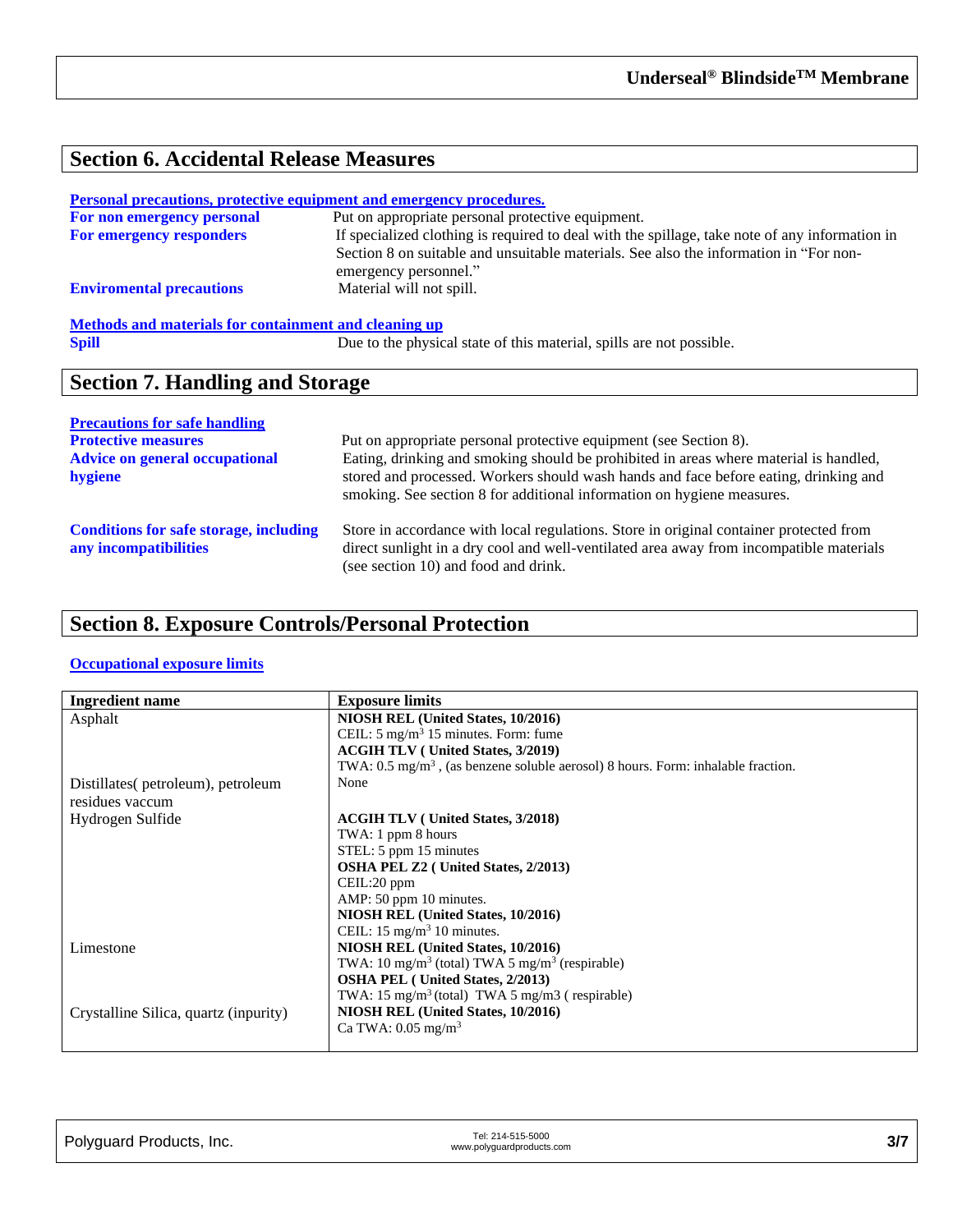# **Section 8. Exposure Controls/Personal Protection**

| <b>Appropriate engineering controls</b> | No special ventilation requirements. Good ventilation should be sufficient to control<br>worker exposure to airborne contaminates.                                                                                                                                             |
|-----------------------------------------|--------------------------------------------------------------------------------------------------------------------------------------------------------------------------------------------------------------------------------------------------------------------------------|
| <b>Environmental exposure controls</b>  | Emissions from ventilation or work process equipment should be checked to ensure they<br>comply with the requirements of environmental protection legislation.                                                                                                                 |
| <b>Hygiene measure</b>                  | Wash hands, forearms and face thoroughly after handling chemical products, before<br>eating, smoking, and using the lavatory and at the end of the working period. Ensure that<br>eyewash stations and safety showers are close to the workstation location.                   |
| <b>Eye/face protection</b>              | Safety eyewear complying with an approved standard should be used when risk<br>assessment indicates this is necessary to avoid exposure to liquid splashes, mists, gases<br>and dusts.                                                                                         |
| <b>Skin Protection</b>                  |                                                                                                                                                                                                                                                                                |
| <b>Hand protection</b>                  | Chemical-resistant, imprevious gloves complying with an approved standard should be<br>worn at all times when handling chemical products if a risk assessment indicates this is<br>necessary.                                                                                  |
| <b>Body protection</b>                  | Personal protective equipment for the body should be selected based on the task being<br>preformed and the risks involved and should be approved by a specialist before handling<br>this product.                                                                              |
| <b>Other skin protection</b>            | Appropriate footwear and any additional skin protection measures should be selected<br>based on the task being preformed and the risks involved and should be approved by a<br>specialist before handling this product.                                                        |
| <b>Respiratory protection</b>           | Based on the hazard and potential for exposure, select a respirator that meets the<br>appropriate standard or certification. Respirators must be used according to a respiratory<br>protection program to ensure proper fitting, training, and other important aspects of use. |

# **Section 9. Physical and Chemical Properties**

| <b>Appearance</b>                              |                    |
|------------------------------------------------|--------------------|
| <b>Physical state</b>                          | Solid              |
| Color                                          | Black/white        |
| <b>Odor</b>                                    | Asphaltic(slight)  |
| <b>Odor threshold</b>                          | Not available      |
| $\mathbf{p}$ H                                 | Not applicable     |
| <b>Melting point</b>                           | Not available      |
| <b>Boiling point</b>                           | Not applicable     |
| <b>Flash Point</b>                             | Not determined     |
| <b>Evaporation rate:</b>                       | Not applicable     |
| <b>Flammability (solid, gas)</b>               | Not applicable     |
| Lower & upper explosive                        | Not applicable     |
| (flammable) limits                             |                    |
| <b>Vapor density</b>                           | Not applicable     |
| <b>Vapor pressure</b>                          | Not applicable     |
| <b>Relative density</b>                        | 1.09               |
| <b>Solubility</b>                              | Insoluble in water |
| <b>Partition coefficient: n- octanol/water</b> | Not available      |
| <b>Auto-</b> ignition temperature              | Not applicable     |
| <b>Decomposition temperature</b>               | Not applicable     |
| <b>Viscosity</b>                               | Not applicable     |
| <b>VOC</b>                                     | 0 g/l              |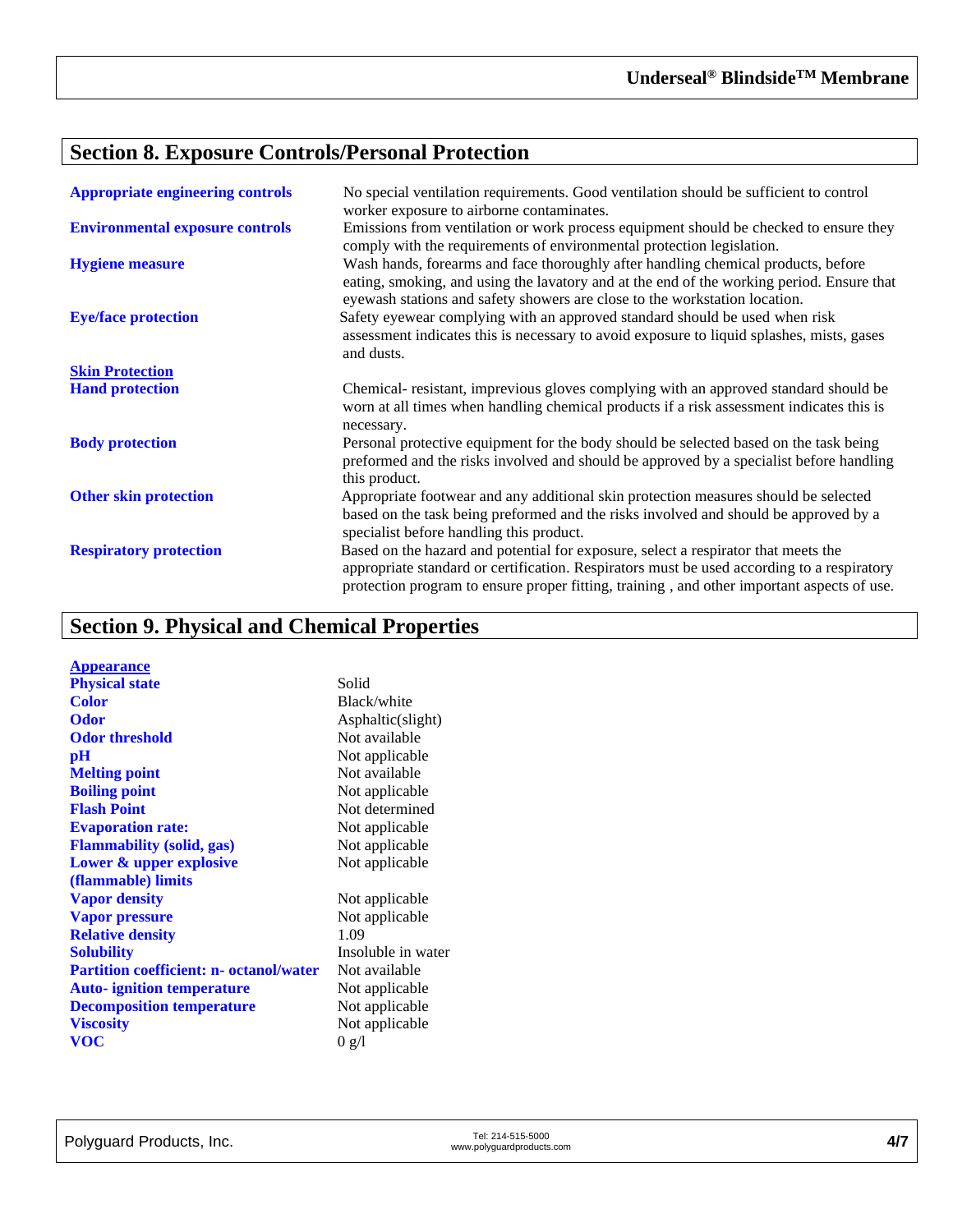### **Section 10. Stability and Reactivity**

| <b>Chemical stability</b>                 |
|-------------------------------------------|
| <b>Possibility of hazardous reactions</b> |

**Conditions to avoid:** No specific data.

**Reactivity** No specific test data related to reactivity available for this product or its ingredients. This product is stable. Under normal conditions of storage and use, hazardous reaction will not occur. **Incompatible materials** Reactive or incompatible with the following materials: Oxidizing materials **Hazardous decomposition products** Under normal conditions of storage and use, hazardous decomposition products should not be produced.

#### **Section 11. Toxicological Information**

#### **Information on toxicological effects Acute toxicity**

| <b>Product/ingredient name</b> | <b>Result</b>         | <b>Species</b>   | <b>Dose</b>                       | <b>Exposure</b> |
|--------------------------------|-----------------------|------------------|-----------------------------------|-----------------|
| Asphalt                        | LD50 Oral             | Rat              | $>5000$ mg/kg                     |                 |
| Hydrogen Sulfide               | LC50 Inhalation Gas   | Rat              | 444 ppm                           | 4 hours         |
|                                | LC50 Inhalation Vapor | Rat              | $700 \text{ mg/m}^3$              | 4 hours         |
| Limestone                      | LD50 Oral             | Rat              | $6450$ mg/kg                      |                 |
| Crystalline Silica, quartz     | LD50 Oral             | <b>Rat Mouse</b> | $500 \frac{\text{mg}}{\text{kg}}$ | -               |
| (inpurity)                     |                       |                  |                                   |                 |

**Carcinogenicity Classification**

**Irritation/Corrosion**<br> **IFREP SERVIER SERVIER SERVIER SERVIER SERVIER SERVIER SERVIER SERVIER SERVIER SERVIER SERVIER SERVIER SERVIER SERVIER SERVIER SERVIER SERVIER SERVIER SERVIER SERVIER SERVIER SERVIER SERVIER SERVIER Sensitization**<br> **Sensitization**<br> **Mutagenicity**<br> **CO**<br> **CO**<br> **CO**<br> **CO**<br> **CO**<br> **CO**<br> **CO**<br> **CO**<br> **CO**<br> **CO**<br> **CO**<br> **CO**<br> **CO**<br> **CO**<br> **CO**<br> **CO**<br> **CO**<br> **CO**<br> **CO**<br> **CO**<br> **CO**<br> **CO**<br> **CO**<br> **CO**<br> **CO**<br> **CO**<br> **CO**<br> **CO**<br> **CO** There is no data available

| <b>Product/ingredient name</b>                                             | OSHA | <b>IARC</b> | $\blacksquare$ |
|----------------------------------------------------------------------------|------|-------------|----------------|
| Asphalt                                                                    |      | 2B          |                |
| $\sim \cdot \cdot \cdot$<br>11.<br>rvstalline Silica.<br>quartz (inpurity) |      |             |                |

| <b>Reproductive toxicity</b>                                                 | There is no data available                                   |
|------------------------------------------------------------------------------|--------------------------------------------------------------|
| <b>Teratogenicity</b>                                                        | There is no data available                                   |
| <b>Specific target organ toxicity (single exposure)</b>                      | There is no data available                                   |
| <b>Specific target organ toxicity (repeated exposure)</b>                    | There is no data available                                   |
| <b>Aspiration hazard</b>                                                     | There is no data available                                   |
| Information on the likely routes of exposure                                 | Routes of entry anticipated: dermal contact                  |
|                                                                              | Routes of entry not anticipated: Oral, inhalation, ingestion |
| <b>Potential acute health effects</b>                                        |                                                              |
| <b>Eye contact</b>                                                           | No known significant effects or critical hazards             |
| <b>Inhalation</b>                                                            | No known significant effects or critical hazards             |
| <b>Skin contact</b>                                                          | No known significant effects or critical hazards             |
| <b>Ingestion</b>                                                             | No known significant effects or critical hazards             |
| Symptoms related to the physical, chemical and toxicological characteristics |                                                              |
| <b>Eye contact</b>                                                           | No known significant effects or critical hazards             |
| <b>Inhalation</b>                                                            | No known significant effects or critical hazards             |
| <b>Skin contact</b>                                                          | No known significant effects or critical hazards             |
| <b>Ingestion</b>                                                             | No known significant effects or critical hazards             |

Polyguard Products, Inc. Tel: 214-515-5000 Tel: 214-515-5000<br>www.polyguardproducts.com **5/7**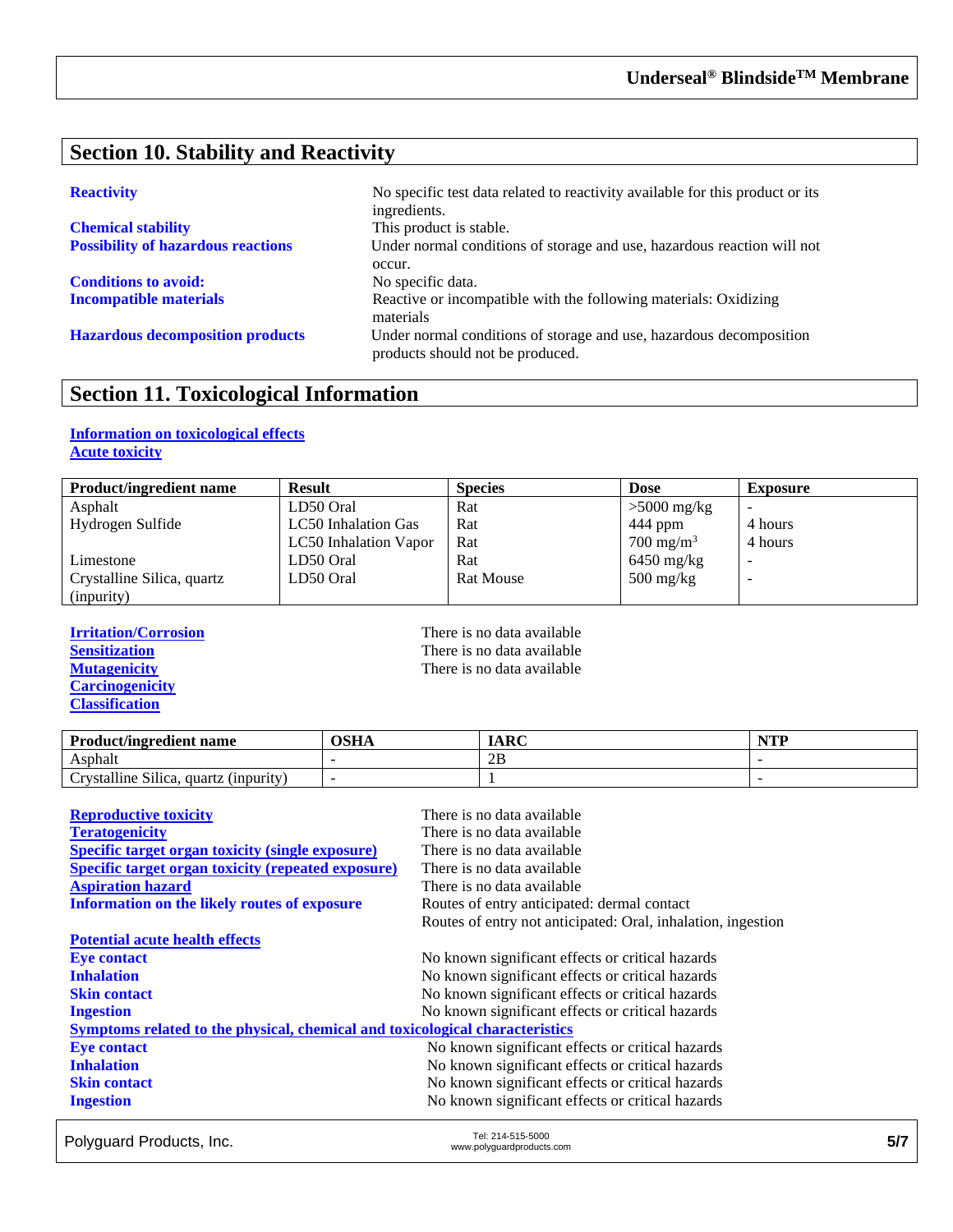#### **Section 11. Toxicological Information**

|                                         | Delayed and immediate effects and chronic effects from short and long term exposure |
|-----------------------------------------|-------------------------------------------------------------------------------------|
| <b>Short term exposure</b>              |                                                                                     |
| <b>Potential immediate effects</b>      | No known significant effects or critical hazards                                    |
| <b>Potential delayed effects</b>        | No known significant effects or critical hazards                                    |
| Long term exposure                      |                                                                                     |
| <b>Potential immediate effects</b>      | No known significant effects or critical hazards                                    |
| <b>Potential delayed effects</b>        | No known significant effects or critical hazards                                    |
| <b>Potential chronic health effects</b> |                                                                                     |
| <b>General</b>                          | No known significant effects or critical hazards                                    |
| <b>Carcinogenicity</b>                  | No known significant effects or critical hazards                                    |
| <b>Mutagenicity</b>                     | No known significant effects or critical hazards                                    |
| <b>Teratogenicity</b>                   | No known significant effects or critical hazards                                    |
| <b>Developmental effects</b>            | No known significant effects or critical hazards                                    |
| <b>Fertility effects</b>                | No known significant effects or critical hazards                                    |
| <b>Numerical measures of toxicity</b>   |                                                                                     |
| <b>Acute toxicity estimates</b>         | There is no data available                                                          |

#### **Section 12. Ecological Information**

#### **Toxicity**

| <b>Product/ingredient name</b> | <b>Result</b>                       | <b>Species</b>                      | <b>Exposure</b> |
|--------------------------------|-------------------------------------|-------------------------------------|-----------------|
| Hydrogen Sulfide               | Acute EC50 62 $\mu$ g/L Fresh water | Crustaceans-Gammarus pseudolimnaeus | 2 days          |
|                                | Acute LC50 2 $\mu$ g/L Fresh water  | Fish-Coregonus clupeaformis-Yolk    | 96 hours        |
|                                |                                     | Sac fry                             |                 |

| <b>Persistence and degradability</b>        | There is no data available  |
|---------------------------------------------|-----------------------------|
| <b>Bioaccumulative potential</b>            | There is no data available  |
| <b>Mobility in soil</b>                     |                             |
| Soil/water partition coefficient $(K_{OC})$ | There is no data available. |
|                                             |                             |

**Other adverse effects** No known significant effects or critical hazards

#### **Section 13. Disposal Considerations**

**Disposal methods** The generation of waste should be avoided or minimized wherever possible. Disposal of this product, solutions and any by-products should comply with the requirements of environmental protection and waste disposal legislation and any regional local authority requirements. Empty containers or liners may retain some product residues. This material and its container must be disposed of in a safe way. Dispose of surplus and non-recyclable products via a licensed waste disposal contractor.

#### **Section 14. Transportation Information**

**AERG:** Not applicable

**Regulatory Information: DOT/TDG/IMDG/IATA** Not regulated

Polyguard Products, Inc. Tel: 214-515-5000